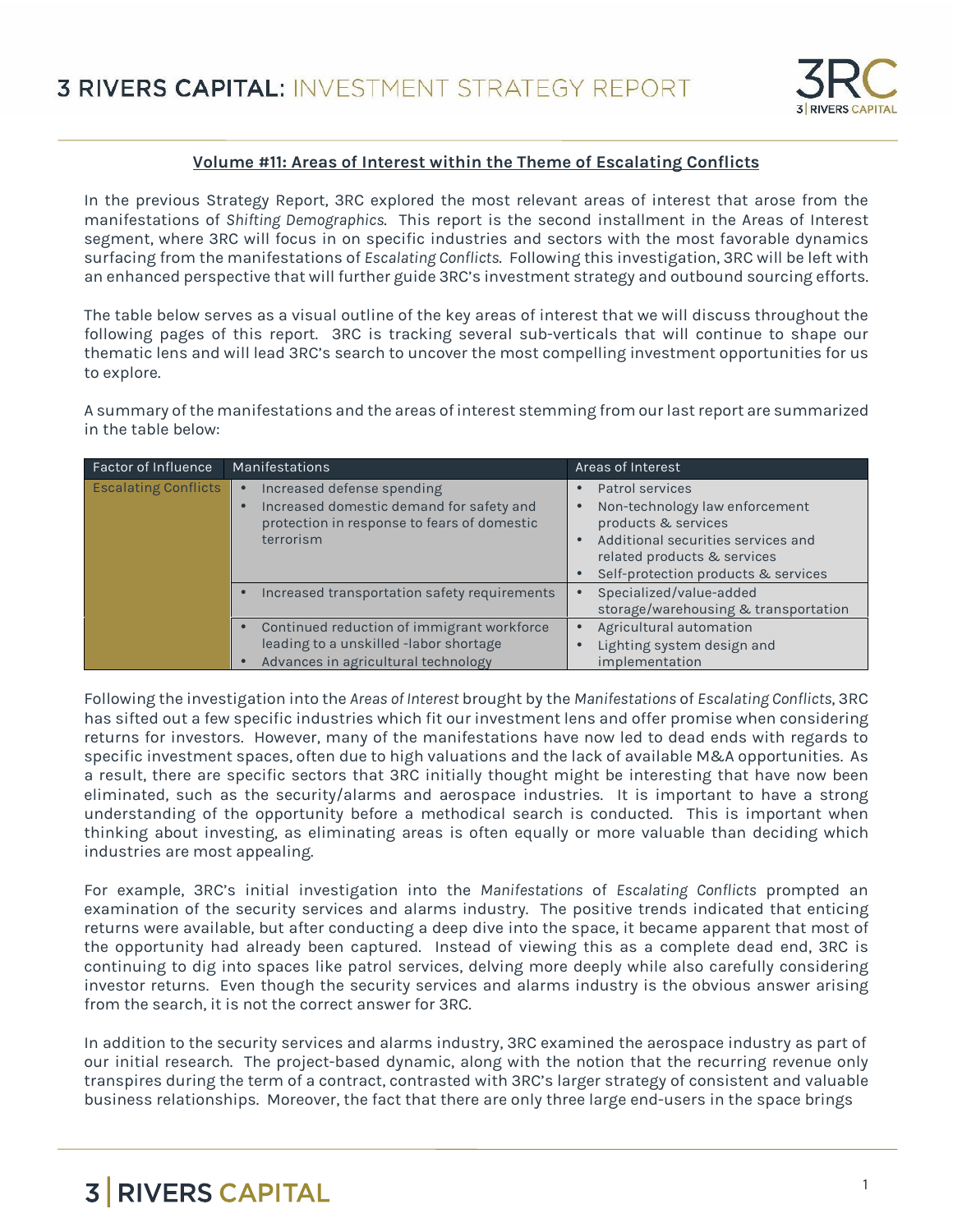

the risk of having high customer concentration, with many firms having no logical acquirer, making it difficult to picture an exit scenario. While we thought that it could have been a worthy area to invest initially, the risks of the competitive dynamics, potential for delay, and even the loss of a large bid removing the recurring nature of the business outweighed the potential for outsized returns.

Finally, 3RC also made a clear delineation between domestic and international products and services as a broader component of market analysis during the search process surrounding *Escalating Conflicts*. While global firms have the benefit of a more robust and diverse customer base, the customers on the international stage are generally countries and their defense budgets. As evidenced by the United States' defense program, there is considerable difficulty in the process of maintaining this revenue stream during each bid cycle and often this revenue is far from guaranteed beyond the span of the contract. 3RC has drawn the conclusion that the international market is filled with issues that would make it a concerning space for our investors and will further emphasize the domestic market as a result.

Instead, 3RC has uncovered different specific industries that were less obvious at first glance which, in turn, is the reward for undergoing an objective and analytical search process. One of the findings was the patrol services industry, which has exposure to sectors beyond defense and is positioned to capture growth related to many of the trends 3RC discovered. This industry, alongside sectors like specialized/value-added storage and transportation, are valuable opportunities for 3RC and will be discussed in greater detail in the following pages of this report.

#### **Patrol Services**

While the security alarm services industry was initially interesting to 3RC, the consolidation that has already occurred and high valuations make it difficult to justify an investment. Instead, the patrol services that utilize security alarm capabilities appear to be a more compelling investment opportunity. Firms within the patrol services space focus on providing staff that function to protect critical real estate, high-value equipment, and even employees from potential harm brought by crime. This includes guard, guard dog, parking security, personal protection, and protective guard services. Standing security officer and vehicle patrol services account for approximately 75% of the total contracted security market.

Companies choose to contract this security to third-party service providers as the assembly of an in house security staff includes factors that they often do not have expertise in, including procedures, preferences, training, and a robust hiring process. Another notable issue is the burden that is placed on administration, which requires the time and diligence of senior executives, and HR for tasks such as payroll. As security becomes a larger concern for society, equipment and security patrol services will become widely used as a solution for the maintenance and function of military installations and government buildings that operate the defense systems in the United States.

An additional value-add brought by contractors is an assessment of security needs, implementation of unique security policies, and detection of specific employees that meet certain qualifications. This leads to a key success factor in this industry, which is maintaining a strong arsenal of qualified and talented patrol staff. Regulatory mandates, along with specific requirements brought forth by each contract, are often in place and require training in order to educate staff to the required level.<sup>i</sup> Moreover, by handling the administrative and HR functions themselves, contractors remove a burden from their customers and provide them with an enhanced, seamless experience.

One of the most pressing trends in the patrol services industry is the implementation of cutting-edge security technologies within service offerings, including technology platforms that reduce the necessity for record management administration and physical processing offices. An example is the use of tactical CCTV jackets which can be worn over security vests that provide a control room with live footage as the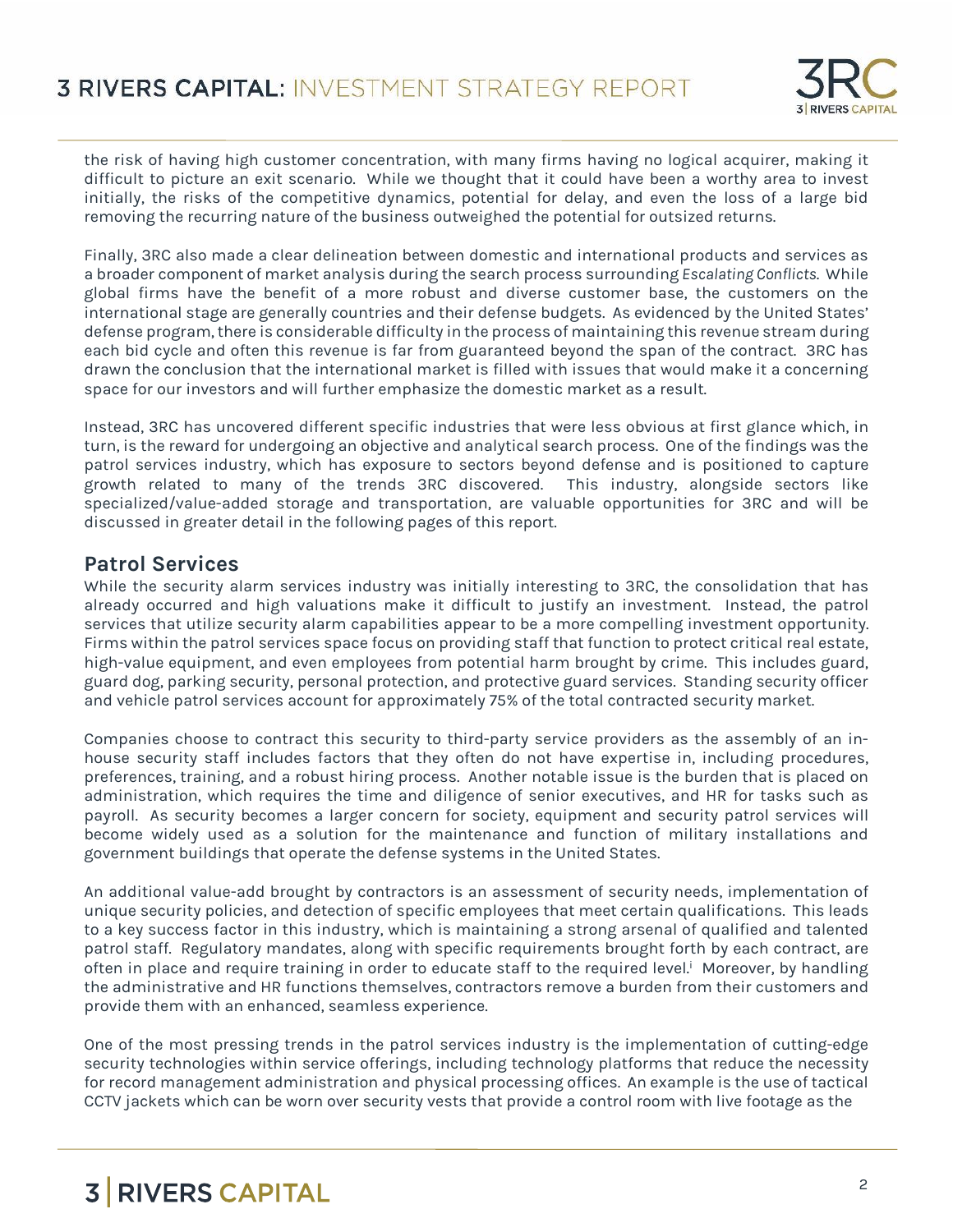

guards wearing the jackets traverses a perimeter or the building itself.

A technological advancement that has specifically impacted the energy patrol services industry are patrol robots. While robotics has been used in the military setting for years, implementation within the commercial sector has only recently begun. These security robots are designed to detect anomalous behavior, such as someone walking through a building at night, and report back to a remote security center. Projections for the global security robots market indicate that the market size will reach \$3.8 billion by 2025, growing at a CAGR of 8.0%.<sup>ii</sup> Within this industry, the North American segment accounted for 30% of the global market share in 2016.

Another area of interest is the monitoring of critical infrastructure, where security officers employed at these locations are part of specialized teams, creating a level of defensibility. The Department of Homeland Security (DHS) has already identified 18 critical infrastructure sectors that, if compromised, would negatively impact national security, the economy, or public health and safety. A few of these sectors include agriculture, food, emergency services, and cyber-networks. The patrol teams working at these locations are required to undergo specific training and exercises enforced by regulation. One example is chemical plants, which have to ensure compliance with Chemical Facility Anti-Terrorism Standards, enforced by the DHS.

The trade and commerce sector also requires enhanced security teams, and many security firms in this space perform specialized security activities for clients that participate in the U.S. Customs and Border Patrol's Customs Trade Partnership Against Terrorism (C-TPAT) program. Furthermore, certain customers operate within the U.S. Department of Commerce-designated Foreign Trade Zones, further regulating security. As exports become more prominent, moreover, security officers at ports, airports, and rail systems must follow Port Facility Security Plans (PFSPs), enforced by the Coast Guard, and meet the requirements to carry the Transportation Security Administration's Transportation Worker Identification Credential (TWIC).

An additional unique market is the medical facilities market. Patrol services employees have to be well versed in Health Insurance Portability and Accountability Act (HIPAA) requirements, which relate to the security and privacy of health data and information. This includes the need to ensure that patients are provided with a safe and secure environment, incorporating the training of staff. 3RC will continue to probe for patrol services companies that have unique exposure to verticals such as healthcare and are uniquely positioned to optimize the positive upside brought by strong teams that align with regulations.

The patrol services industry has approximately 8,000 companies, 7,714 of which are within the \$0-5 million EBITDA range. Notably, most companies at the lower end of the market are experiencing difficulty in differentiating themselves from the competition given the large number of providers. This, combined with the fact that companies with revenue of up to \$10 million having a gross margin of 16% compared to 13% for companies with revenue over \$100 million, provides a strong opportunity set for 3RC. In the coming months, 3RC will explore patrol service companies that show the potential for differentiation and accelerated growth.

The end markets for the patrol services industry include the Department of Defense (25.21%), Department of State (24.57%), energy storage (13.96%), Department of Homeland Security (13.79%), and independent companies (1.83%).<sup>iii</sup> Companies impacted positively by the increased defense spending trend are certified by military, defense, or government contractors, particularly those that are certified for high profile security services of military installation and government buildings. This trend also is true for any company that provides products to any government patrol or law enforcement agency, which already have established contracts with various municipalities. When examining companies in this space, 3RC will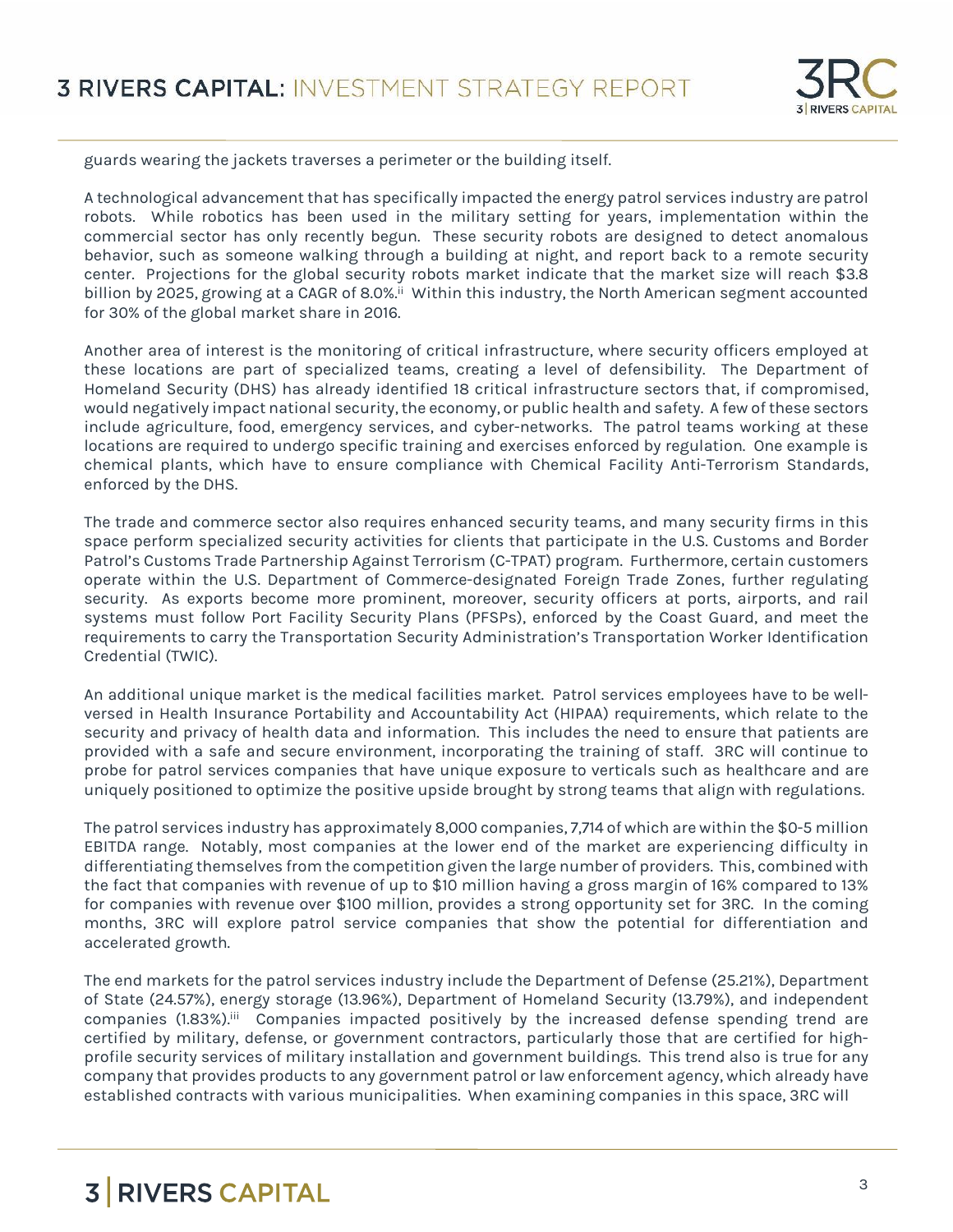

place less of an emphasis on companies that are highly saturated with government contracts, focusing instead on companies that are commercial in nature.

The M&A market has been strong for patrol services in the past few years, with recent investments by financial buyers centering around the theme of technology-enabled security contracting. Within this space, wider margins, increased defensibility, and decreased liability are all available for firms. This emphasis on technology-enabled providers has decreased the focus on the traditional guard services space, which has experienced a slowdown in investment activity. An increasingly common occurrence is for strategic acquirers to search for technology-enabled products and services to add to their own patrol service offerings, which increases efficiency, broadens their product suite, and increases overall efficiency.

EBITDA multiples over the past 15 years have ranged from 8.0-9.0x, though multiples for smaller contractors have increased 50% since 2012. Three serial buyers in the space, which have each acquired several companies in the past few years, are Apollo Global Management, AlliedBarton, and Universal Services of America. Despite this, the shift toward technology-enabled services has created an opportunity for 3RC within the traditional space, allowing 3RC to acquire a more traditional company with the capability to implement technology or provide an additional defensible value-add.

#### **Non-Technology Law Enforcement Products & Services**

The United States Department of Defense has always been on the cutting edge of technology, often applying new developments in novel ways. While 3RC is willing and able to capitalize on the increased use of technology's business applications and will further investigate these trends in the *Areas of Interest* arising from the *Modernization of Things* in an upcoming report, 3RC also recognizes that the nature of the defense and law enforcement industries makes technology an even riskier factor. With the Department of Defense consistently purchasing and upgrading new components to ensure that their equipment is state-of-the-art, contractors can lose a large portion of their business if their technology is not superior to a new competitor in the market. As a result, 3RC is focusing on the areas that are less subject to drastic technological advancement in relation to defense spending, though certain context-dependent applications may be valuable.

In an effort to ameliorate the risk caused by high customer concentration by the government through project-based business opportunities, 3RC has decided to focus more on the products and services that include the government as part of a diversified customer base. The advanced materials sector continues to be an area that is able to capture strong growth while limiting concentration from the DoD, specifically flame retardants. The various applications of flame retardants in particular results in lower customer concentration, often with defense contractors as a smaller percentage of the customer base and positioned as the growth portion of the business.

One area that 3RC is exploring in further detail is body armor manufacturing, which supplies protective equipment that includes soft and hard body armor, shields, and headwear. While the industry is primarily supported through military and law enforcement demand and the preceding government spending, this spending has historically been fairly consistent. Notably,the federal government generally either supplies or subsidizes domestic police agencies, solidifying the importance of federal relations for contractors. The industry currently has a revenue of \$464.6 million and is projected to grow at a rate of 4.4% through the coming five years.<sup>iv</sup> Growth is primarily being driven within the domestic law enforcement segment, with more drug-related investigations, potential terrorist calamities, and mass shootings factoring into overall demand increase. One aspect that could make companies in this industry even more interesting is if they also have exposure to transportation armor for specialty vehicles, an industry that is explored later in this report.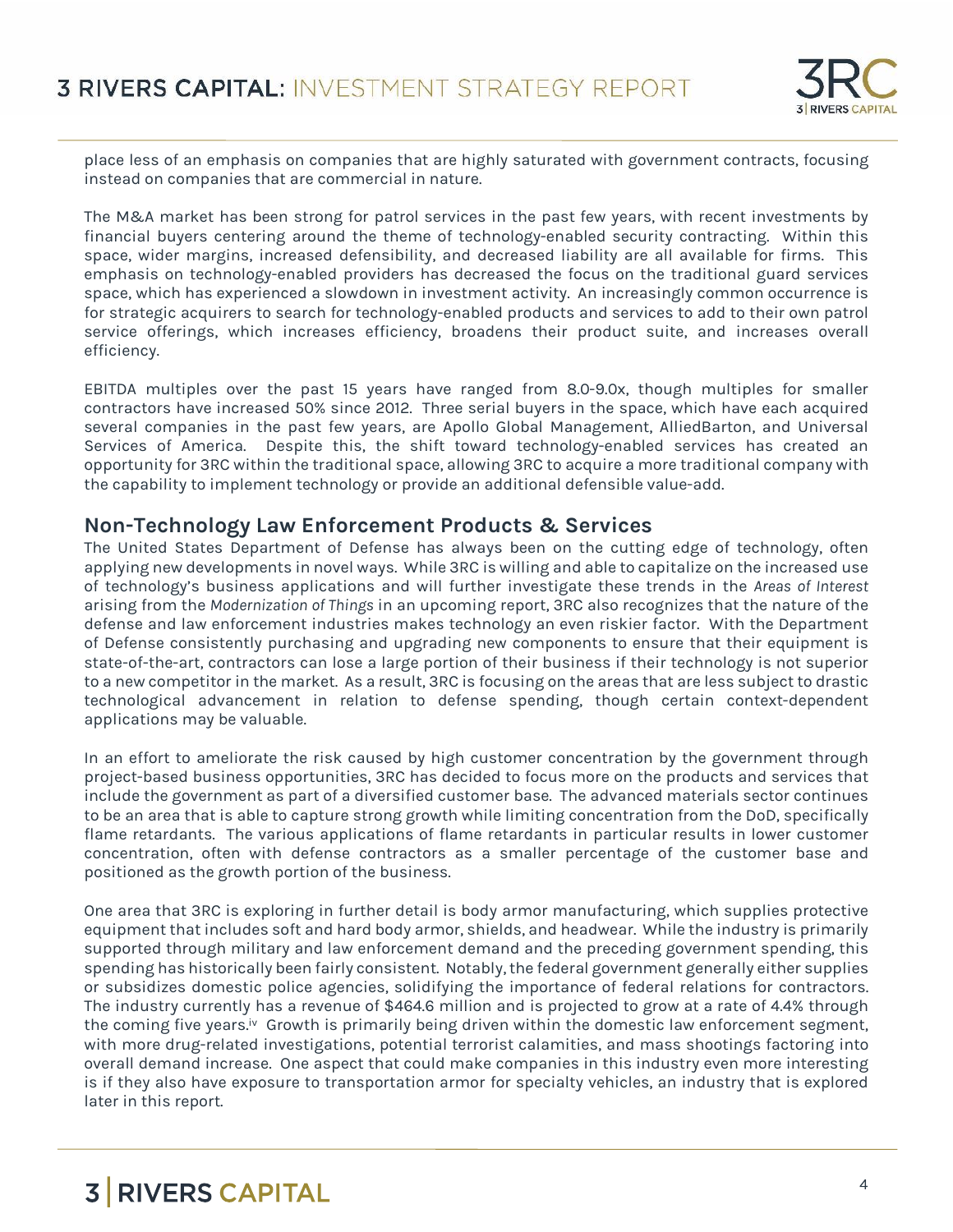

An additional segment that has showed initial promise is alarm, and traffic control equipment manufacturing, driven by the fragile infrastructure and transportation trends. The industry currently has a revenue of \$4.9 billion and is projected to experience fairly stagnant growth over the next five years, though specific sub-verticals offer various growth rates.<sup>v</sup> The primary issue that has made increased profitability in this industry difficult is the increasingly large amount of import competition at more favorable prices, with reduced international manufacturing expenses accounting for the majority of the difference. This has led to a strong M&A market in recent years in an effort to improve margins through economies of scale and will continue in the coming years alongside increased foreign competition. As 3RC dives deeper into our investigation of the space, 3RC will emphasize companies that are uniquely prepared to capture the portion of growth brought by the positive trends of infrastructure spending and real estate investments that the import market is unable to fulfill.

Another market that is positioned to capitalize on *Escalating Conflicts*, specifically relating to patrol services, is the training and certification market. This sector also includes background check companies and even those that provide self-defense training or apprehension. Often these companies are exposed to areas beyond patrol services, including law enforcement and arms handling, though the industry is fragmented due to the regional nature of many of the end markets. Some firms even extend to certifications for fire alarms, arms handling, technical, non-lethal weapons, bomb detection, and airport security.

This trend can be approached with a broader stance as well, as there is a strong need for less-lethal weapons like rubber bullets, ball grenades, and CS gas due to the increased scrutiny of police actions. The segment also includes 40mm round reduced-lethality bullets, chemical irritant sprays, batons, radio communications and electronic equipment, and leather belts. One example of this is the border patrol's recent purchase of armor for boats and vehicles used to patrol rivers and roads along the U.S.-Mexico border, as well as personal body armor.

#### **Additional Securities Services and Related Products & Services**

The securities services market currently accounts for \$33.8 billion in revenue and is expected to grow at a rate of 1.4% over the next five years to reach \$36.2 billion in 2022.<sup>yi</sup> Over 70% of this number, or \$24.5 billion currently, is security that is contracted to third-parties. While there are specific segments that 3RC has discovered that are currently pertinent and of interest in our search process, others have yet to be discovered and will be investigated later on as their trends appear more prevalent.

Due to the fact that heavy consolidation has already occurred which has made valuations exceedingly high in the securities products and services space, it is difficult to conclude that an attractive investment option exists in this space for 3RC. Despite this, it is important to keep options open when considering investment opportunities, particularly when considering the positive trends that the securities products and services sector has been displaying. While there may not be a specific area of focus resulting from this segment, 3RC is still looking for and investigating the sector for companies that fit our investment strategy.

The distribution side may be a good way of gaining exposure to overall growth, with safety equipment and supplies distributors having revenue of \$13.2 billion and growing at 1.3% through 2022. Similar to other industries, these distributors function by purchasing equipment at a discount and selling at a premium. One advantageous difference with safety equipment and supplies, however, is a more predictable revenue stream, which is an effect of regulations and mandates at the federal and company level for specific items in work environments. Moreover, these distributors are not solely tied to conflict-oriented expenditure because manufacturing and construction account for a large portion of industry revenue.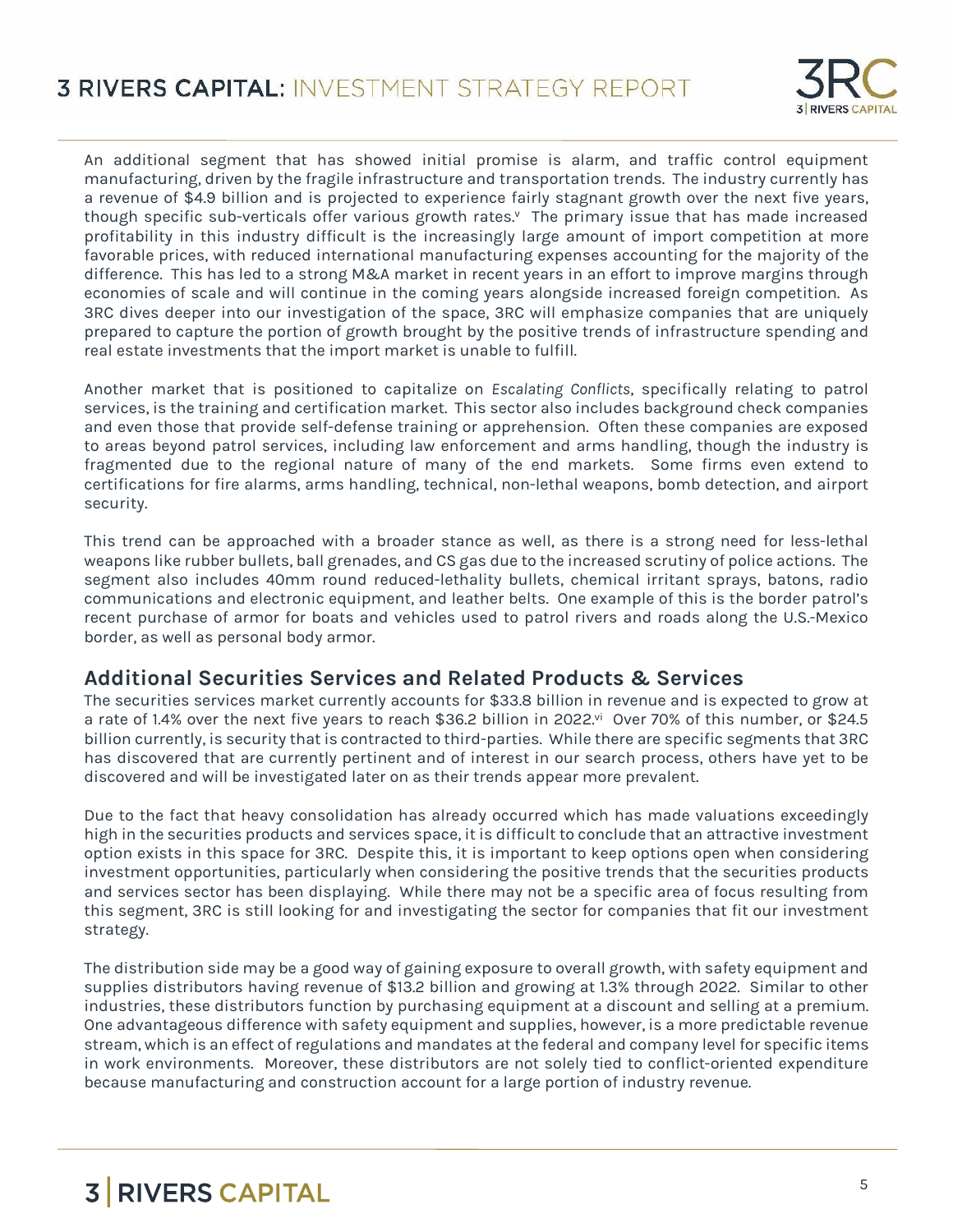

An industry that may be of interest to 3RC is the metal detectors market, which is expected to reach an estimated \$1.6 billion by 2022 and is forecasted to grow at a 5.1% CAGR from 2017 to 2022.<sup>vii</sup> The primary driver of this market, which was discussed heavily in the *Manifestations of Escalating Conflicts* report is the rise in terrorist activities, expansion of infrastructure, and increasing stringency of government compliance in various sectors to maintain high levels of security and safety.

Another sector, which intersects with metal detectors, is the x-ray machines industry. Revenue is expected to extend to \$13.0 billion by 2021, growing at a rate of 2.3% over the next five years.viii While exports are projected to remain at a level close to \$3.6 billion through 2021, domestic demand for irradiation devices is projected to rise. The x-ray machine industry is currently in a growth stage, which precedes heavy consolidation, with approximately 164 businesses in the industry. Domestic companies often experience competition from overseas producers, but the strong demand from the medical sector in the United States has supported significant industry growth.

It is important to note that, with companies in industries like metal detectors and x-ray machines, 3RC will steer away from investing in the manufacturers of these machines and will tend toward the companies that install, maintain, and monitor their performance. This reduces the risk associated with new advancements in machine technology as these companies will be able to offer a broader suite of machines to their customers. Additionally, service companies have the ability to obtain recurring revenue by selling into REITs and gaining national contracts serving projects like high-rise and corporate parks.

Cabling and electrical products and services will experience a growth in revenue due to the robustness of cabling and other products needed to implement new security initiatives. For example, with the fire prevention, surveillance, evacuation, access control, intrusion deterrence, and checkpoint monitoring sectors, there is a strong need to install the proper electrical components before the systems themselves. The derivation of this is that cabling and electrical products, along with the services that install and maintain these systems, serve as pre-requisites for the critical systems that are increasing in prominence as a result of security concerns. Moreover, these structures and services are often used in other industries as well, allowing 3RC to acquire a company in this space that has exposure to *Escalating Conflicts* as a smaller, growth-oriented portion of their revenue.

#### **Self-Protection Products & Services**

Several positive trends are present which make the self-protection products and services market an interesting area for 3RC to consider investments. As highlighted during the *Manifestations of Escalating Conflicts*, insurance companies have recognized the value of self-protection products and services and offer discounts of up to 30% for specific security applications. The increasing consumer-friendly nature of these products and services has accelerated their adoption and increased growth rates across the industry. As a result, valuations tend to be high in certain areas of the industry where significant consolidation has already occurred. 3RC is aware of the risks attached to the acquisition of targets at high multiples and will avoid these opportunities when considering investments.

While this trend and others, specific to each sub-vertical, have made the self-protection products and services vertical appealing to 3RC, many companies within the space are uniquely specialized and do not fit within a single sub-vertical. As a result, companies may arise as the search process is conducted which are capitalizing on the broader market trends and can achieve outsized returns. During this report and investigation, 3RC has identified the success factors and relevant market dynamics that will facilitate and guide the search process moving forward, allowing 3RC to uncover the most promising companies by taking a broader initial approach.

The personal protective equipment manufacturing industry may be of interest to 3RC. Revenue for the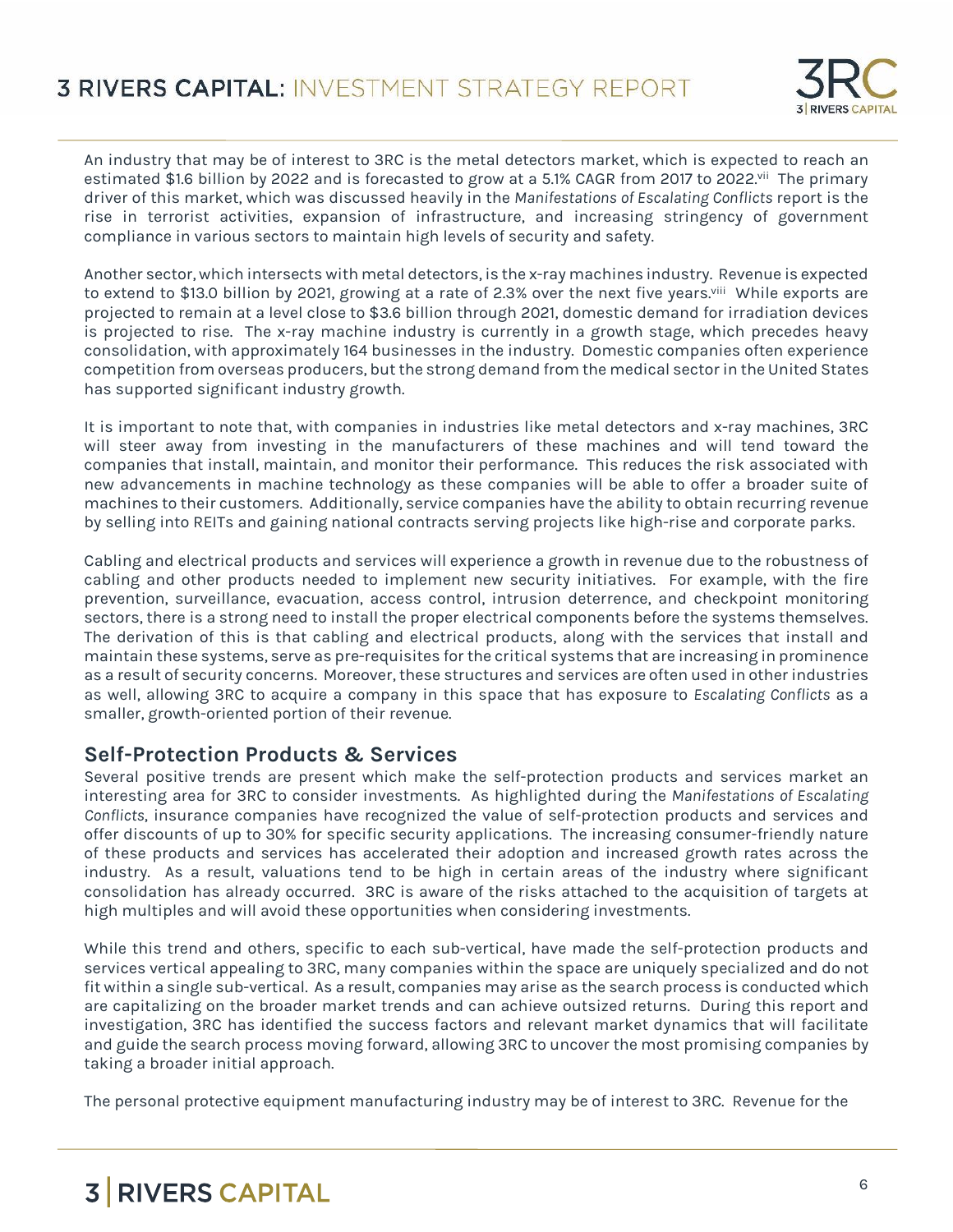

industry is at \$4.3 billion and is projected to grow at 1.7% through 2022. $\infty$  One driver of growth is safety regulations, which are often mandated by the Occupational Safety and Health Administration (OSHA) with the goal of protecting workers. This has appeared in the construction industry, among others, as the hazardous nature of their work necessitates personal protection equipment to reduce risks. As a result, revenue is contingent upon the industrial and construction sectors because the primary customers of personal protection equipment manufacturers are in these spaces.

#### **Specialized Storage & Transportation**

One specific sector within specialized transportation is armored transportation services, which has a revenue of \$2.6 billion. Companies within this industry transport valuables, which include currency and defense products, for the companies that require increased security during transportation.

Often, companies that are unable to justify purchasing specialized vehicles in certain localities rely on specialized transportation firms to lease out their vehicles. The applications for this are far-reaching and can extend to conflict-oriented sectors like disaster relief while also maintaining exposure to nuclear, explosives, air-controlled vehicles, and high-value deliveries like pharmaceuticals and artwork.

A key note is that 3RC is not aiming to invest in businesses that own the trucks themselves but are approaching the retrofitting and logistical support of specialized transportation. Firms that own trucks often require significant capital expenditure to maintain and replace old trucks, and the purchase of these vehicles is often risky. Despite this, the margins in this industry can be high and defensible as there are only a few companies that are able to provide this unique value-add. One example of an application is the transportation of a trade show, where valuable components need to be moved during a specific time period, creating demand for these ancillary companies. 3RC will stay open to opportunities in this sector in order to capture outsized returns.

The market may be posed for further growth as well, and Stifel analysts noted that "2018 will not represent the 'peak' of this cycle, which has become a concern among investors." x Interestingly, this industry has only grown with the increased use of technology, specifically fleet tracking software, which has helped the government ensure that truckers are staying under their maximum hour counts. The increased stringency means that routes of 500-750 miles "might take two days instead of one, forcing companies needing next day delivery to hire more expensive team drivers." xi

Specialized storage and warehousing also appears interesting to 3RC. Revenue is currently at \$7.2 billion and is expected to grow at a stable 2.4% through 2022. In addition to defense products, companies in this space store petroleum, chemicals, lumber, whiskey and various other products that require enhanced storage solutions. While many of the energy trends will be discussed in the following report, which goes through the *Areas of Interest* in relation to *Lower Domestic Energy Prices*, the wide capabilities of this industry provide limited risk exposure to the defense space. 3RC will continue to explore the potential applications of this space in order to uncover the most compelling opportunities for investors.

### **Agricultural Automation**

While the *Manifestations of Escalating Conflicts* has been the primary driver of the conclusions thus far in this report, it is important to understand the intersection with *Shifting Demographics* when considering the agricultural automation industry. If a border closure were to occur, studies indicate that 61% of fruit production would shift overseas as immigrants make up a large percentage of the agricultural labor force.<sup>xii</sup> With an increasing portion of American children continuing their education in college, fewer individuals are available to work in the agricultural industry, though the need to maintain or increase food supply is still pressing. The solution that takes this trend into account is agricultural automation, which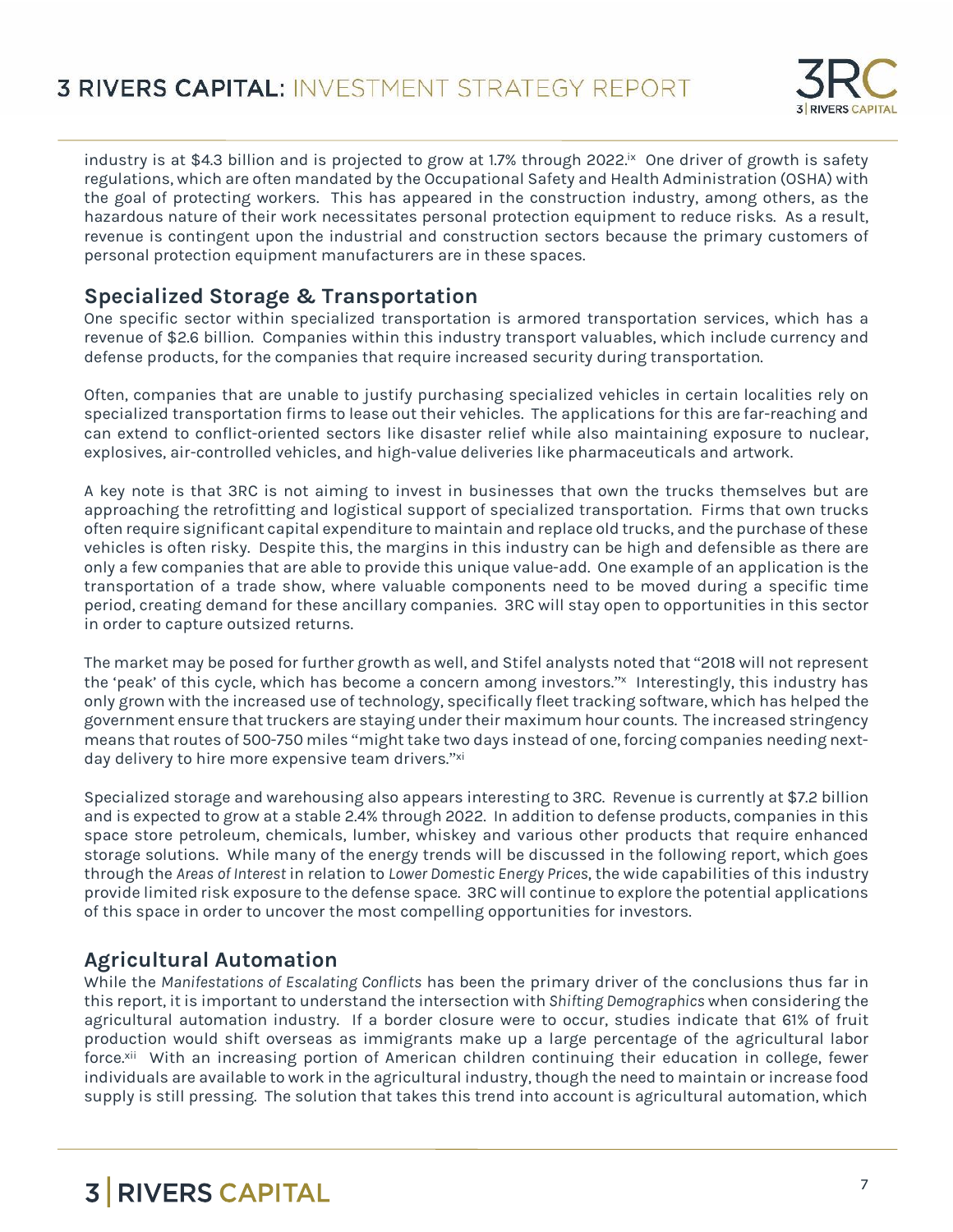

provides this labor in an economically viable fashion.

Hydroponic crop farming is one example, which is a \$848.1 million industry.<sup>xiii</sup> Increasing vegetable prices and damage caused by weather events have propped up growth in the space in recent years and may continue in the future as it is difficult to predict extreme weather conditions. One notable advantage of this sector is that consumers are putting more emphasis on locally-sourcing their produce, leading to the conclusion that imports will be little threat to domestic firms.

Overall growth in the farming automation space is being driven by increasing demand for produce and a desire to reduce costs, which has also increased demand for companies that provide tangential products and services to these facilities, including lighting, water systems, and containment structures. In order to ensure that the end product is healthy, organic, and clean, more lighting, fans, and conveyors will be required. This creates an opportunity for 3RC as the construction of new, technology-enabled agricultural facilities will be the answer to filling the supply gap that is arising from these demographic themes.

The fact that the farming automation sector is incredibly new is advantageous because of the strong growth projections, but the fact that it is evolving so rapidly makes defining an investment lens difficult without speculation. While 3RC is still unsure of where they will invest in the agricultural automation space, they are aware of the positive trends and are going to continue to investigate the industry as it evolves. In general, however, the areas that appear most appropriate are the building, implementation, monitoring, and maintenance of automated facilities.

The manifestations of the *Escalating Conflicts* Factor of Influence have created a few specific Areas of Interest for 3RC. Following the investigation and analysis conducted in this report, 3RC is prepared to continue uncovering the most promising investment opportunities that relate to these trends. In the next volume of the Strategy Report series, 3RC will examine and discuss the most relevant Areas of Interest arising from the manifestations of *Lower Domestic Energy Prices.*